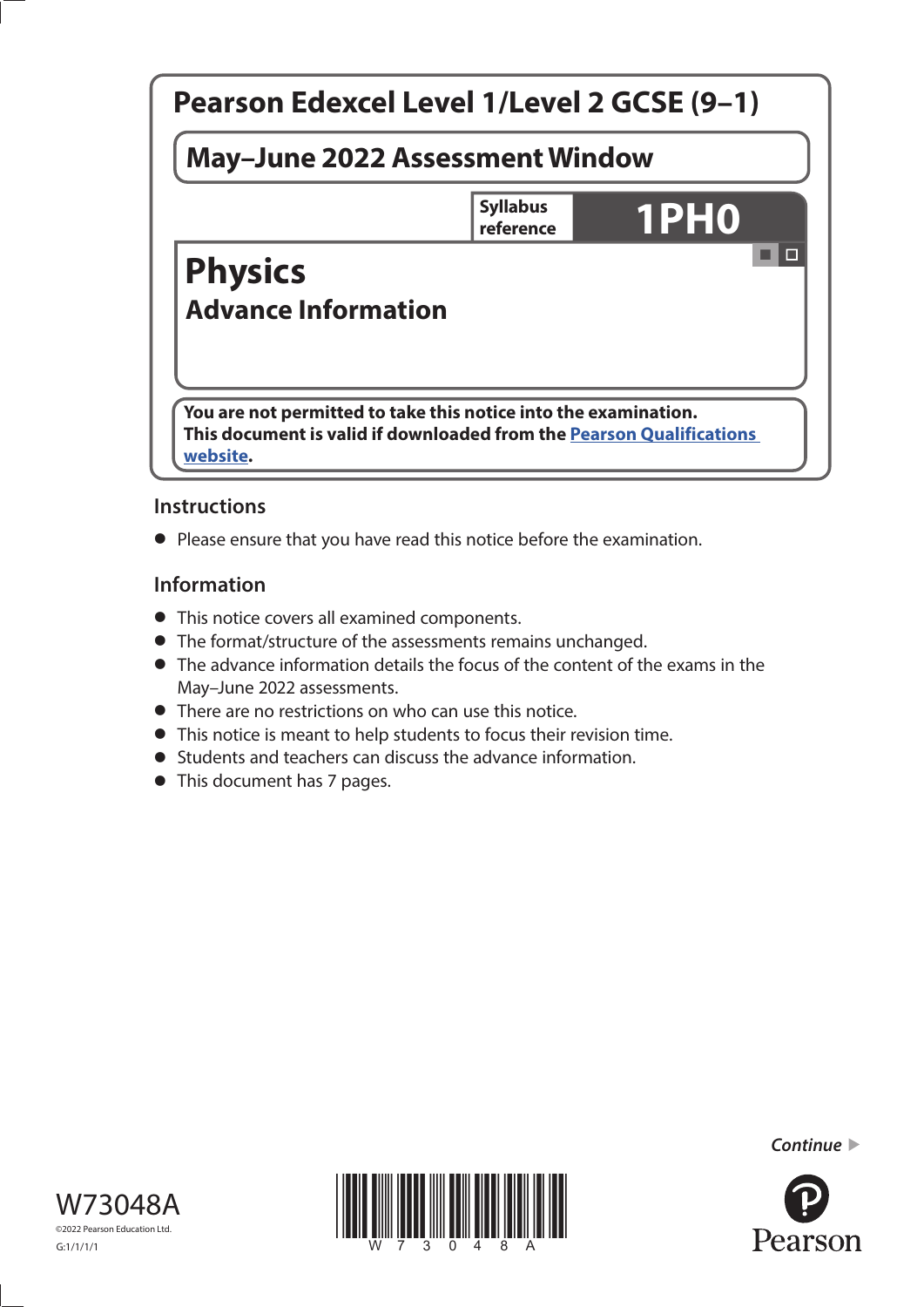#### **General advice**

- In addition to covering the content outline in the Advance Information, students and teachers should consider how to:
	- manage their revision of content which may be assessed in areas not covered by the Advance Information
	- manage their revision of other parts of the specification which may provide knowledge that helps with understanding the areas being tested in 2022.
- For specifications with synoptic questions, topics not explicitly given in the Advance Information may appear, e.g. where students are asked to bring together knowledge, skills and understanding from across the specification.
- For specifications with optional papers/topics/content, students should only refer to the advance information for their intended option.
- For specifications with NEA, advance information does not cover any NEA components.

A link to the Joint Council for Qualifications guidance document on advance information can be found on the Joint Council for Qualifications website or [here.](https://www.jcq.org.uk/wp-content/uploads/2021/10/Advance-Information-for-General-Qualifications-2021-22.pdf)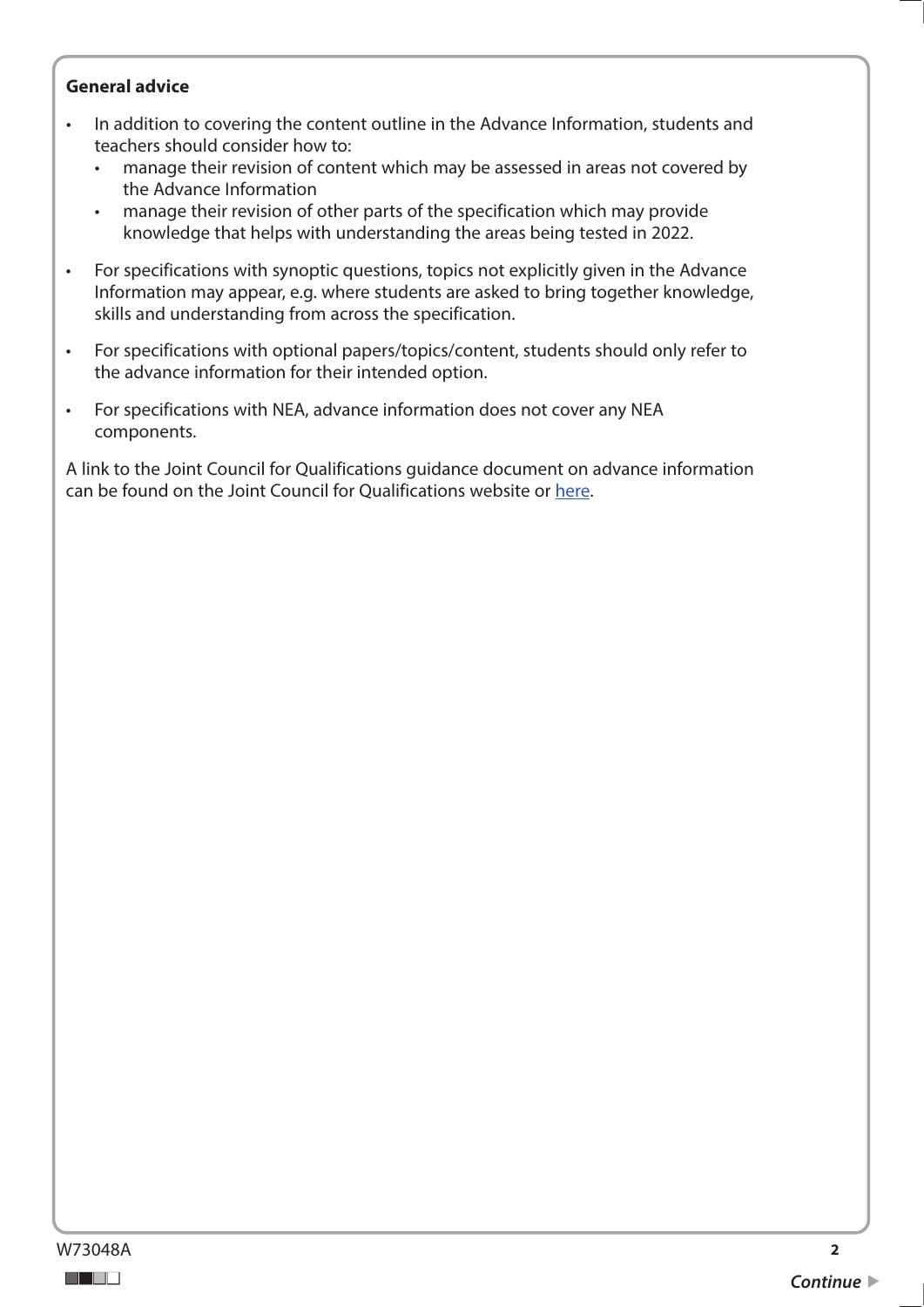# **Advance Information**

### **Subject specific section**

- For each paper the list shows the major focus of the content of the exam.
- Topics **not** assessed either directly or synoptically have also been listed.
- The information is presented in specification order and not in question order.
- Numbers in brackets refer to the points as listed in the specification.
- Assessment of practical skills, maths skills, and Working Scientifically skills will occur throughout all the papers.
- Core practicals that will be assessed have also been listed.
- Topics not explicitly given in either list may appear in low tariff questions or via synoptic or 'linked' questions. Synoptic or 'linked' questions are those that bring together knowledge, skills and understanding from across the specification.
- Students will still be expected to apply their knowledge to unfamiliar contexts.
- Each exam paper may include some, or all, of the content in the listed topic.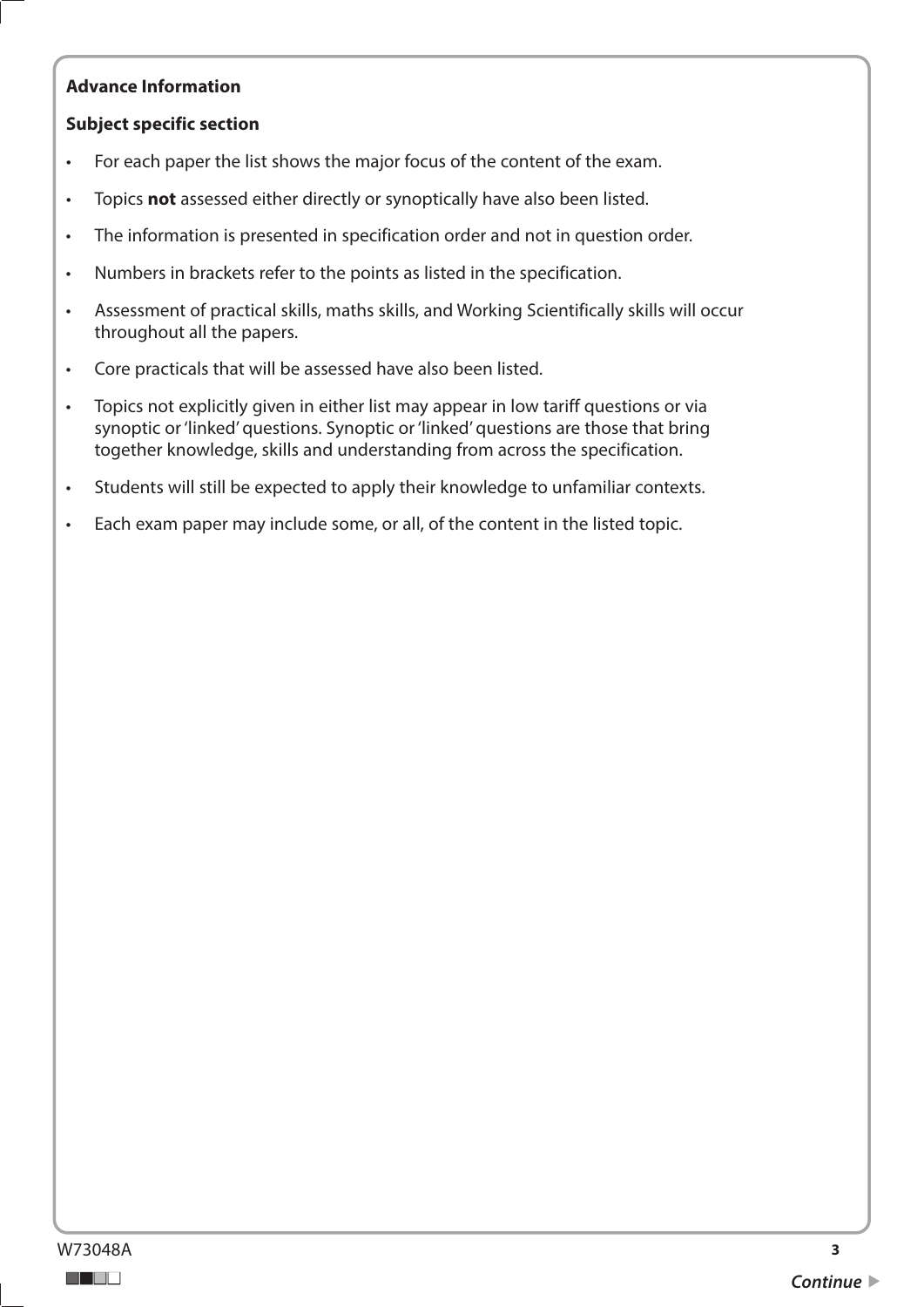# **Paper 1PH0/1F**

Content **will be assessed** from the following topics:

- Topic 2 • Topic 2 Motion and forces – Velocity and acceleration ([2.1–2.13](https://2.1�2.13))
- Topic 3 Conservation of energy – energy transfers and efficiency  $(3.1-3.11)$
- Topic 4 Waves – Waves and their effects  $(4.1-4.11)$
- Topic 5 • Topic 5 Light and the electromagnetic spectrum – Light and lenses (5.1P–5.6P)
- Topic 6 Radioactivity – Activity of radioactive sources, half-life, dangers and applications (6.23–6.35P)
- Topic<sub>6</sub> Radioactivity – Nuclear fission and nuclear fusion (6.36P–6.46P)
- Topic 7 Astronomy Solar System (7.1P–7.7P)

Core practical activities that **will be assessed**:

• Core Practical 4.17: Investigate the suitability of equipment to measure the speed, frequency and wavelength of a wave in a solid and a fluid

Topics **not assessed** in this paper:

- Topic 2 • Topic 2 Motion and forces – Newton's 3rd Law (2.23)
- Topic 3 Conservation of energy Energy sources and patterns in usage of energy (3.13–3.14)
- Topic 4 Waves – Sound with applications  $(4.12P-4.16P)$
- Topic 5 • Topic 5 Light and the electromagnetic spectrum – Emission and absorption of thermal radiation (5.12–5.19P)
- Topic 7 Astronomy Big Bang and Steady State theory (7.8P–7.15P)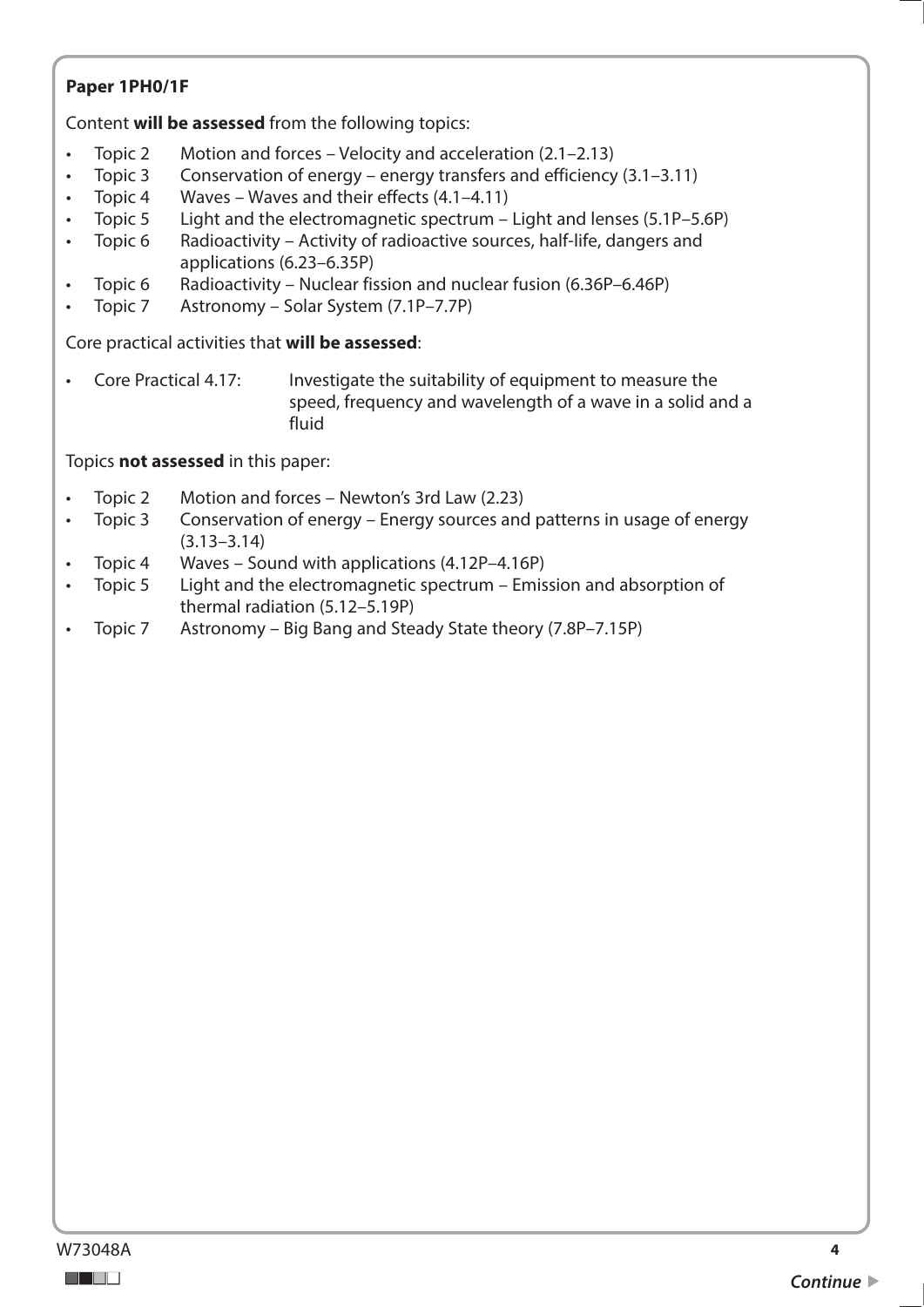# **Paper 1PH0/1H**

Content **will be assessed** from the following topics:

- Topic 2 • Topic 2 Motion and forces – Velocity and acceleration ([2.1–2.13](https://2.1�2.13))
- Topic 2 Motion and forces – Newton's 3rd law and momentum (2.20–2.26)
- Topic 3 Conservation of energy – Energy transfers and efficiency  $(3.1-3.12)$
- Topic 4 • Topic 4 Waves – Sound with applications (4.12P–4.16P)
- Topic 5 Light and the electromagnetic spectrum – Light and lenses (5.1P–5.6P)
- Topic 6 Radioactivity – Emission of ionising radiations (6.10–6.22)
- Topic 7 Astronomy Big Bang and Steady State theory (7.8P–7.15P)

Core practical activities that **will be assessed**:

• No core practicals are assessed in this paper

Topics **not assessed** in this paper:

- Topic 2 Motion and forces – Newton's 1st law and 2nd law  $(2.14-2.19)$
- Topic 3 • Topic 3 Conservation of energy – Energy sources and patterns in usage of energy (3.13–3.14)
- Topic 5 • Topic 5 Light and the electromagnetic spectrum – Emission and absorption of thermal radiation (5.12–5.19P)
- Topic 7 Astronomy Solar System (7.1P–7.7P)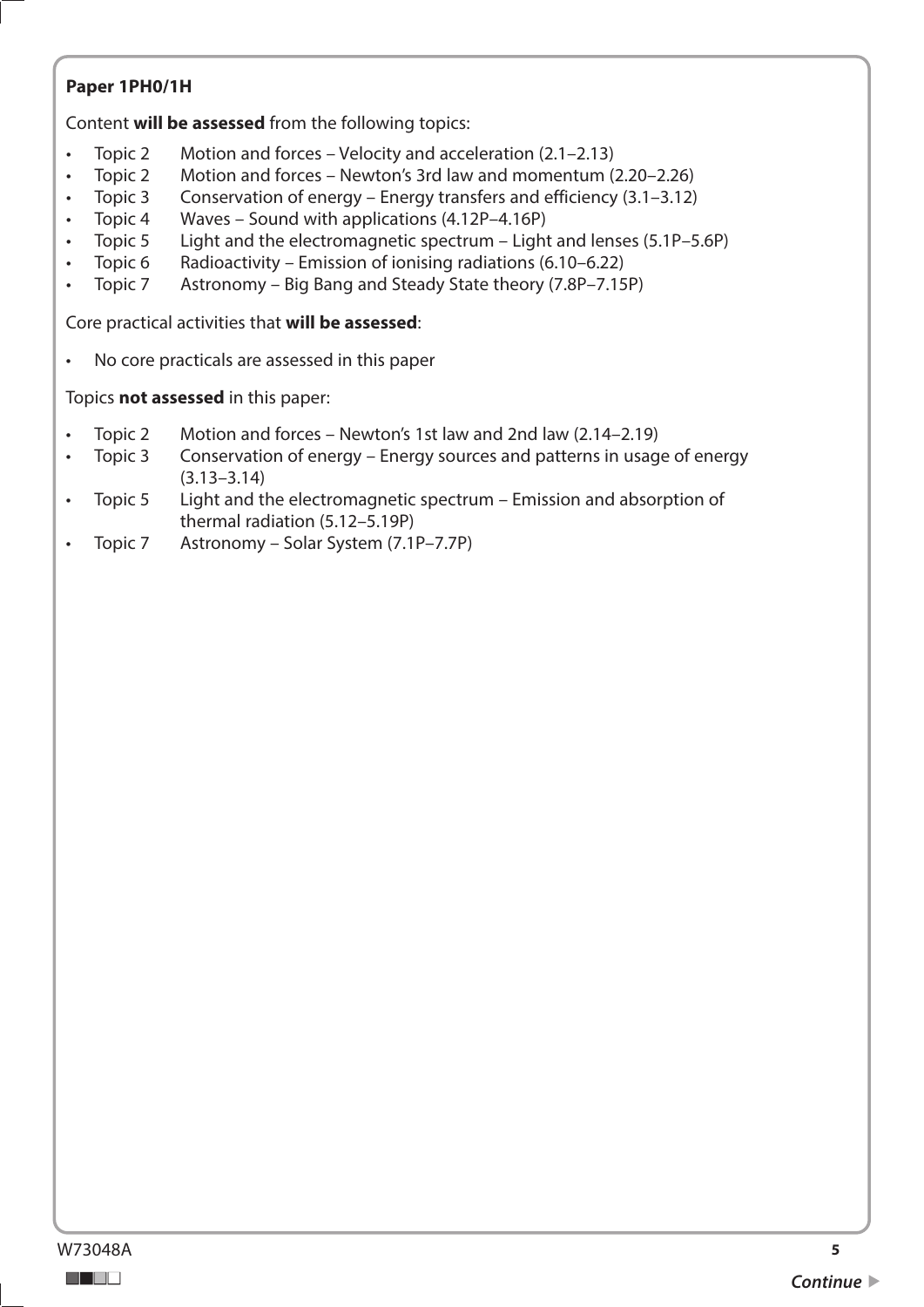# **Paper 1PH0/2F**

Content **will be assessed** from the following topics:

- Topic 8 Energy Forces doing work  $(8.1-8.15)$
- Topic 9 Forces and their effects Rotation and principles of moments (9.6P–9.8P)
- Topic 10<br>Topic 11 • Topic 10 Electricity and circuits – Electrical circuit principles (10.1–10.17)
- Topic 11 Static electricity: (11.1P–11.10P)
- Topic 12 Magnetism and the motor effect Magnets and magnetic fields (12.1–12.6)
- Topic 14 Particle model Pressure of a gas (14.12–14.19)
- Topic 15 Forces and Matter Pressure in fluids (15.7P–15.14P)

Core practical activities that **will be assessed**:

- Core practical 14.3 Investigate the densities of solids and liquids
- Core practical 14.11 Investigate the properties of water by determining the specific heat capacity of water and obtaining a temperature time graph for melting ice

# Topics **not assessed** in this paper:

- Topic 9 Forces and their effects Describing and representing forces (9.1–9.2)
- Topic 10 Electricity and circuits Electrical devices (10.18–10.21)
- Topic 12 Magnetism and the motor effect Electromagnetism (12.7–12.9)
- Topic 13 Electromagnetic induction (13.8–13.10)
- Topic 15 Forces and matter (15.1–15.6)